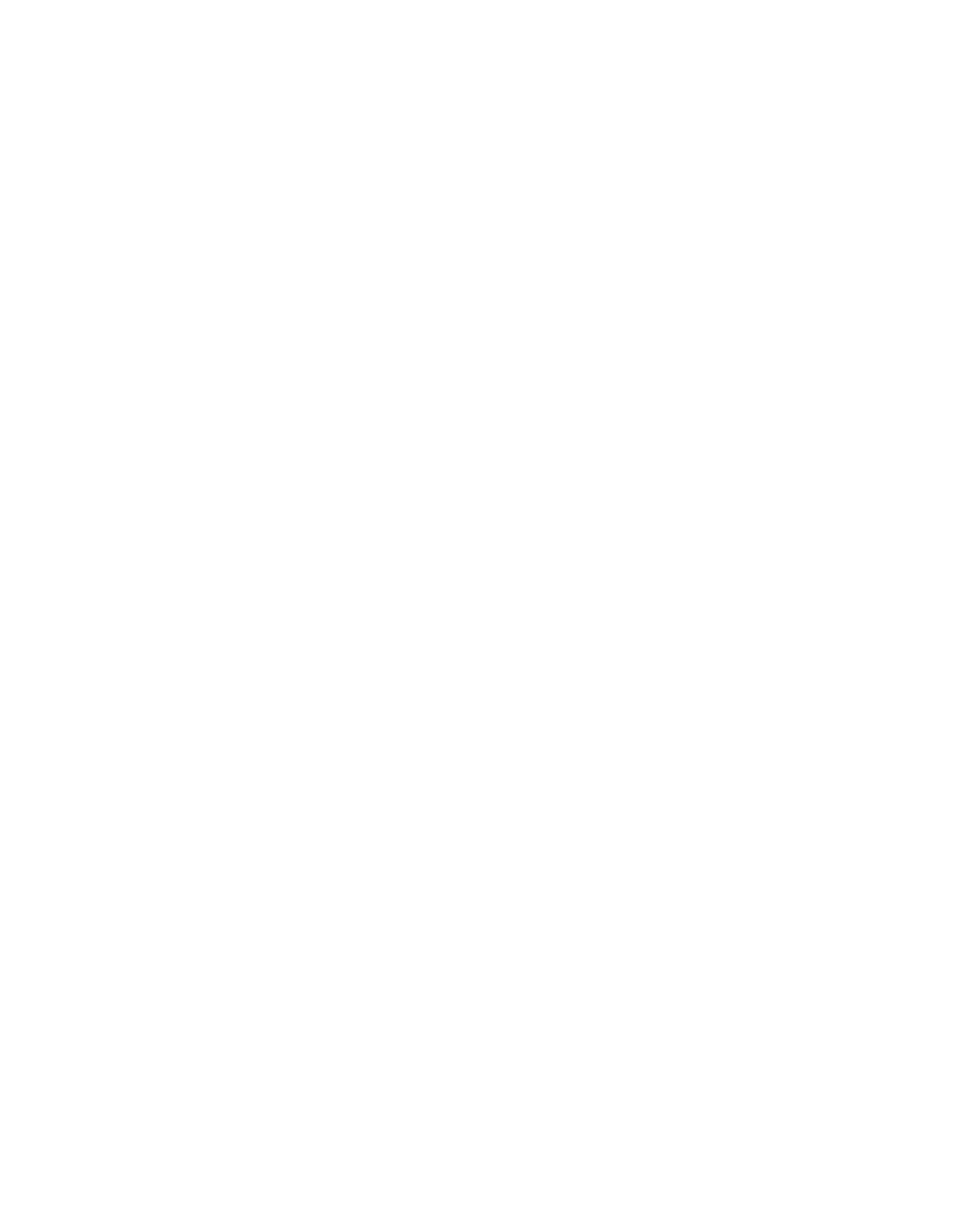# **Instructions and Worksheets for Withholding Certificate**

For more complete instructions regarding your withholding options, consult the IRS' website [\(www.irs.gov\)](www.irs.gov), particularly the Instructions to Form W-4P or Publication 575, Pension and Annuity Income.

 want to change or revoke your prior tax withholding election. For a pension or annuity payment, the tax rates applied to your If you already have a valid *Withholding Preference Certificate* on file with OPERS, you do not need to submit a new form unless you benefit are based on withholding tables provided by the U.S. Treasury Department and Oklahoma Tax Commission. NOTE: If you live outside of Oklahoma and elect to have state taxes withheld on your OPERS benefits, those amounts are remitted to the Oklahoma Tax Commission, not the taxing authority of your state of residence.

 **Purpose.** This Form is for U.S. citizens, resident aliens, or their estates who are recipients of pensions, annuities (including commercial annuities), and certain other deferred compensation. Use this Form to tell OPERS the correct amount of federal income tax to withhold from your payment(s). You also may use this form to choose (a) not to have any federal income tax withheld from the payment (except for eligible rollover distributions or for payments to U.S. citizens to be delivered outside the United States or its possessions) or (b) to have an additional amount of tax withheld.

OPERS will not withhold any federal tax if the taxable portion of your annual payment is less than \$23,880 (\$1,990 per month).

#### **General Instructions**

 worksheet(s) using the taxable amount of the payments. If you don't want any federal income tax withheld (see *Purpose,* earlier), Section references are to the Internal Revenue Code. Follow these instructions to determine the number of withholding allowances you should claim for pension or annuity payment withholding and any additional amount of tax to have withheld. Complete the you can skip the worksheets and go directly to the Form.

**Sign this form.** The Form is not valid unless you sign it.

You can also use the calculator at *<www.irs.gov/W4App>* to determine your tax withholding more accurately. Consider using this calculator if you have a more complicated tax situation, such as if you have more than one pension or annuity, a working spouse, or a large amount of income outside of your pensions. After your Form takes effect, you can also use this calculator to see how the amount of tax you're having withheld compares to your projected total tax for 2018. If you use the calculator, you don't need to complete any of the worksheets for this Form.

Note that if you have too much tax withheld, you will receive a refund when you file your tax return. If you have too little tax withheld, you will owe tax when you file your tax return, and you might owe a penalty.

**Filers with multiple pensions or more than one income.** If you have more than one source of income subject to withholding (such as more than one pension or a pension and a job, or you're married and your spouse is working), read all of the instructions, including the instructions for the Multiple Pensions/More-Than-One-Income Worksheet, before beginning.

**Other income.** If you have a large amount of income from other sources not subject to withholding (such as interest, dividends, or capital gains), consider making estimated tax payments using Form 1040-ES, Estimated Tax for Individuals. Otherwise, you might owe additional tax. See Pub. 505, Tax Withholding and Estimated Tax, for more information. Get Form 1040-ES and Pub. 505 at *<www.irs.gov/FormsPubs>*. Or, you can use the Deductions, Adjustments, and Additional Income Worksheet or the calculator at *<www.irs.gov/W4App>*to make sure you have enough tax withheld from your payments. If you have income from wages, see Pub. 505 or use the calculator at *<www.irs.gov/W4App>* to find out if you should adjust your withholding on this Form.

**Note:** Social security and railroad retirement payments may be includible in income. See Form W-4V, Voluntary Withholding Request, for information on voluntary withholding from these payments.

#### **Withholding From Pensions and Annuities**

Generally, federal income tax withholding applies to the taxable part of payments made from pension, profit-sharing, stock bonus, annuity, and certain deferred compensation plans; from individual retirement arrangements (IRAs); and from commercial annuities. The method and rate of withholding depend on (a) the kind of payment you receive; (b) whether the payments are to be delivered outside the United States or its possessions; and (c) whether the recipient is a nonresident alien individual, a nonresident alien beneficiary, or a foreign estate. Qualified distributions from a Roth IRA are nontaxable and, therefore, not subject to withholding.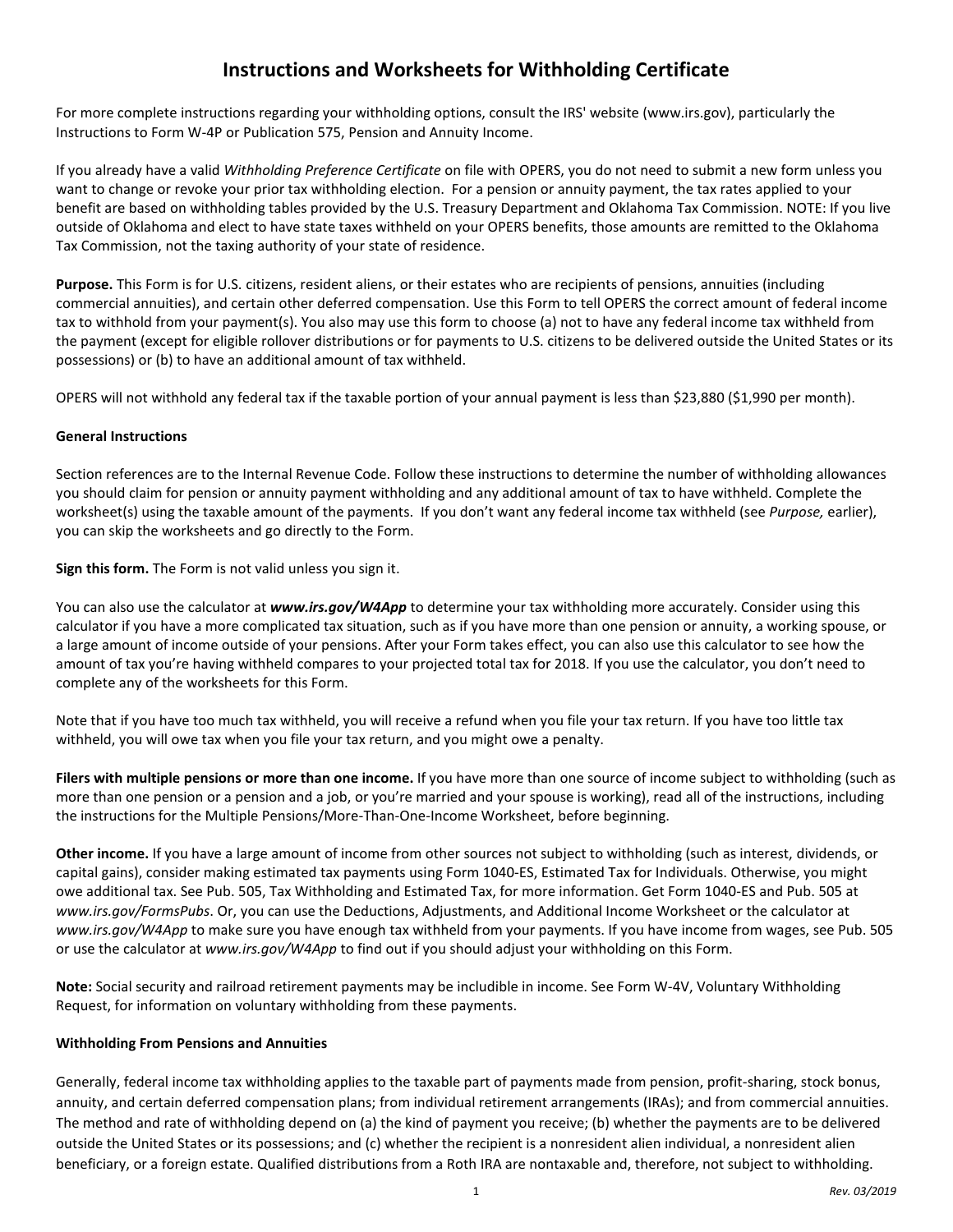See page 3 for special withholding rules that apply to payments to be delivered outside the United States and payments to foreign persons.

Because your tax situation may change from year to year, you may want to refigure your withholding each year. You can change the amount to be withheld by using this Form.

**Choosing not to have income tax withheld.** You (or in the event of death, your beneficiary or estate) can choose not to have federal income tax withheld from your payments by using this Form. For an estate, the election to have no income tax withheld may be made by the executor or personal representative of the decedent. Enter the estate's employer identification number (EIN) in the area reserved for "Your Social Security number" on the Form.

You may not make this choice for eligible rollover distributions. See *Eligible rollover distribution—20% withholding* below.

**Caution:** There are penalties for not paying enough federal income tax during the year, either through withholding or estimated tax payments. New retirees, especially, should see Pub. 505. It explains your estimated tax requirements and describes penalties in detail. You may be able to avoid quarterly estimated tax payments by having enough tax withheld from your pension or annuity.

 wages. Periodic payments are made in installments at regular intervals over a period of more than one year. They may be paid **Periodic payments.** Withholding from periodic payments of a pension or annuity is figured in the same manner as withholding from annually, quarterly, monthly, etc.

If you want federal income tax to be withheld, you must designate the number of withholding allowances and indicate your marital status by checking the appropriate box. You can't designate a specific dollar amount to be withheld. However, you can designate an additional amount to be withheld.

If you don't want any federal income tax withheld from your periodic payments, check the box on the Form and submit the form to your payer. However, see *Payments to Foreign Persons and Payments To Be Delivered Outside the United States*.

 **Caution:** If you don't submit the Form to your payer, the payer must withhold on periodic payments as if you're married claiming three withholding allowances. Generally, this means that tax will be withheld if the taxable amount of your pension or annuity is at least \$1,990 a month.

If you submit a Form that doesn't contain your correct Social Security number (SSN), the payer must withhold as if you're single claiming zero withholding allowances even if you checked the box to have no federal income tax withheld.

There are some kinds of periodic payments for which you can't use the Form because they're already defined as wages subject to federal income tax withholding. These payments include retirement pay for service in the U.S. Armed Forces and payments from certain nonqualified deferred compensation plans and tax-exempt organizations' deferred compensation plans described in section 457. Your payer should be able to tell you whether the Form applies.

For periodic payments, your Form stays in effect until you change or revoke it. Your payer must notify you each year of your right to choose not to have federal income tax withheld (if permitted) or to change your choice.

**Tax relief for victims of terrorist attacks.** For tax years ending after September 10, 2001, disability payments for injuries incurred as a direct result of a terrorist attack directed against the United States (or its allies), whether outside or within the United States, aren't included in income. You may check the box on the Form and submit the form to your payer to have no federal income tax withheld from these disability payments. However, you must include in your income any amounts that you received or you would've received in retirement had you not become disabled as a result of a terrorist attack. See Pub. 3920, Tax Relief for Victims of Terrorist Attacks, for more details.

#### **Changing Your "No Withholding" Choice**

**Periodic payments.** If you previously chose not to have federal income tax withheld and you now want withholding, complete another Form and submit it to your payer. If you want federal income tax withheld at the 2018 default rate (married with three allowances), write "Revoked" on the form. If you want tax withheld at any different rate, complete the form.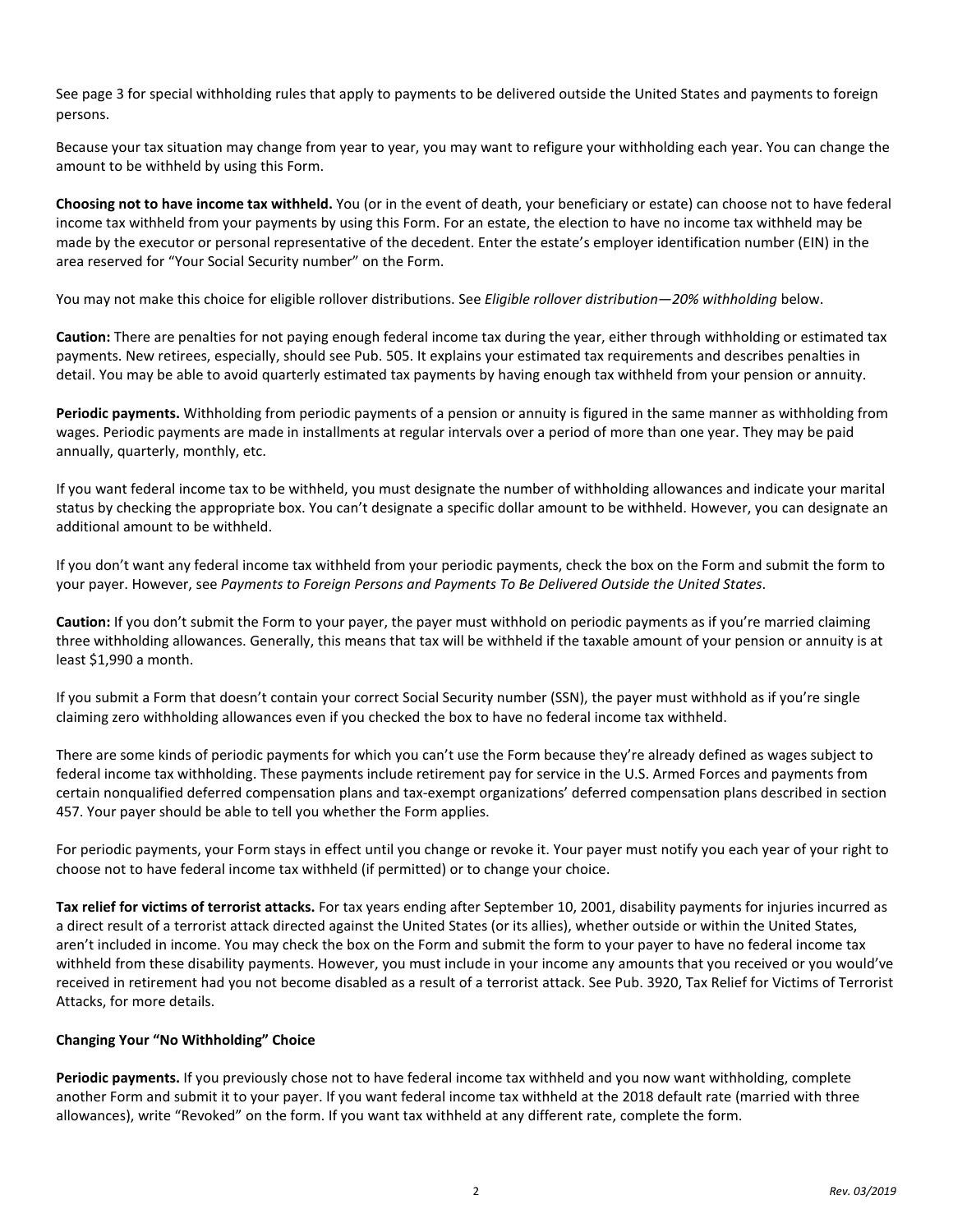#### **Payments to Foreign Persons and Payments To Be Delivered Outside the United States**

Unless you're a nonresident alien, withholding (in the manner described above) is required on any periodic or nonperiodic payments that are to be delivered to you outside the United States or its possessions. You can't choose not to have federal income tax withheld on the Form. See Pub. 505 for details.

In the absence of a tax treaty exemption, nonresident aliens, nonresident alien beneficiaries, and foreign estates generally are subject to a 30% federal withholding tax under section 1441 on the taxable portion of a periodic or nonperiodic pension or annuity payment that is from U.S. sources. However, most tax treaties provide that private pensions and annuities are exempt from withholding and tax. Also, payments from certain pension plans are exempt from withholding even if no tax treaty applies. See Pub. 515, Withholding of Tax on Nonresident Aliens and Foreign Entities, and Pub. 519, U.S. Tax Guide for Aliens, for details. A foreign person should submit Form W-8BEN, Certificate of Foreign Status of Beneficial Owner for United States Tax Withholding and Reporting, to the payer before receiving any payments. The Form W-8BEN must contain the foreign person's taxpayer identification number (TIN).

#### **Statement of Federal Income Tax Withheld From Your Pension or Annuity**

By January 31 of next year, your payer will furnish a statement to you on Form 1099-R, Distributions From Retirement Plans, Insurance Contracts, etc., showing the total amount of your pension or annuity payments and the total federal income tax withheld during the year. If you're a foreign person who has provided your payer with Form W-8BEN, your payer instead will furnish a statement to you on Form 1042-S, Foreign Person's U.S. Source Income Subject to Withholding, by March 15 of next year.

### **Specific Instructions**

### **Personal Allowances Worksheet**

Complete this worksheet first to determine the number of withholding allowances to claim.

 unmarried and pay more than 50% of the costs of keeping up a home for yourself and a qualifying individual. See Pub. 501 for more information about filing status. **Line C.** *Head of household please note:* Generally, you can claim head of household filing status on your tax return only if you're

 qualify, the child must be under age 17 as of December 31 and must be your dependent who lives with you for more than half the **Line E. Child tax credit.** When you file your tax return, you might be eligible to claim a credit for each of your qualifying children. To year. To learn more about this credit, see Pub. 972, Child Tax Credit. To reduce the tax withheld from your payments by taking this credit into account, follow the instructions on line E of the worksheet. On the worksheet you will be asked about your total income. For this purpose, total income includes all of your pensions, wages, and other income, including income earned by a spouse, during the year.

**Line F. Credit for other dependents.** When you file your tax return, you might be eligible to claim a credit for each of your dependents that don't qualify for the child tax credit, such as any dependent children age 17 and older. To learn more about this credit, see Pub. 505. To reduce the tax withheld from your payments by taking this credit into account, follow the instructions on line F of the worksheet. On the worksheet, you will be asked about your total income. For this purpose, total income includes all of your pensions, wages, and other income, including income earned by a spouse, during the year.

**Line G. Other credits.** You might be able to reduce the tax withheld from your payments if you expect to claim other tax credits, such as the earned income tax credit and tax credits for education and child care expenses. If you do so, your payments will be larger but the amount of any refund that you receive when you file your tax return will be smaller. Follow the instructions for Worksheet 1- 6 in Pub. 505 if you want to reduce your withholding to take these credits into account.

#### **Deductions, Adjustments, and Additional Income Worksheet**

Complete this worksheet to determine if you're able to reduce the tax withheld from your pension or annuity payments to account for your itemized deductions and other adjustments to income, such as IRA contributions. If you do so, your refund at the end of the year will be smaller, but your payments will be larger. You're not required to complete this worksheet or reduce your withholding if you don't wish to do so.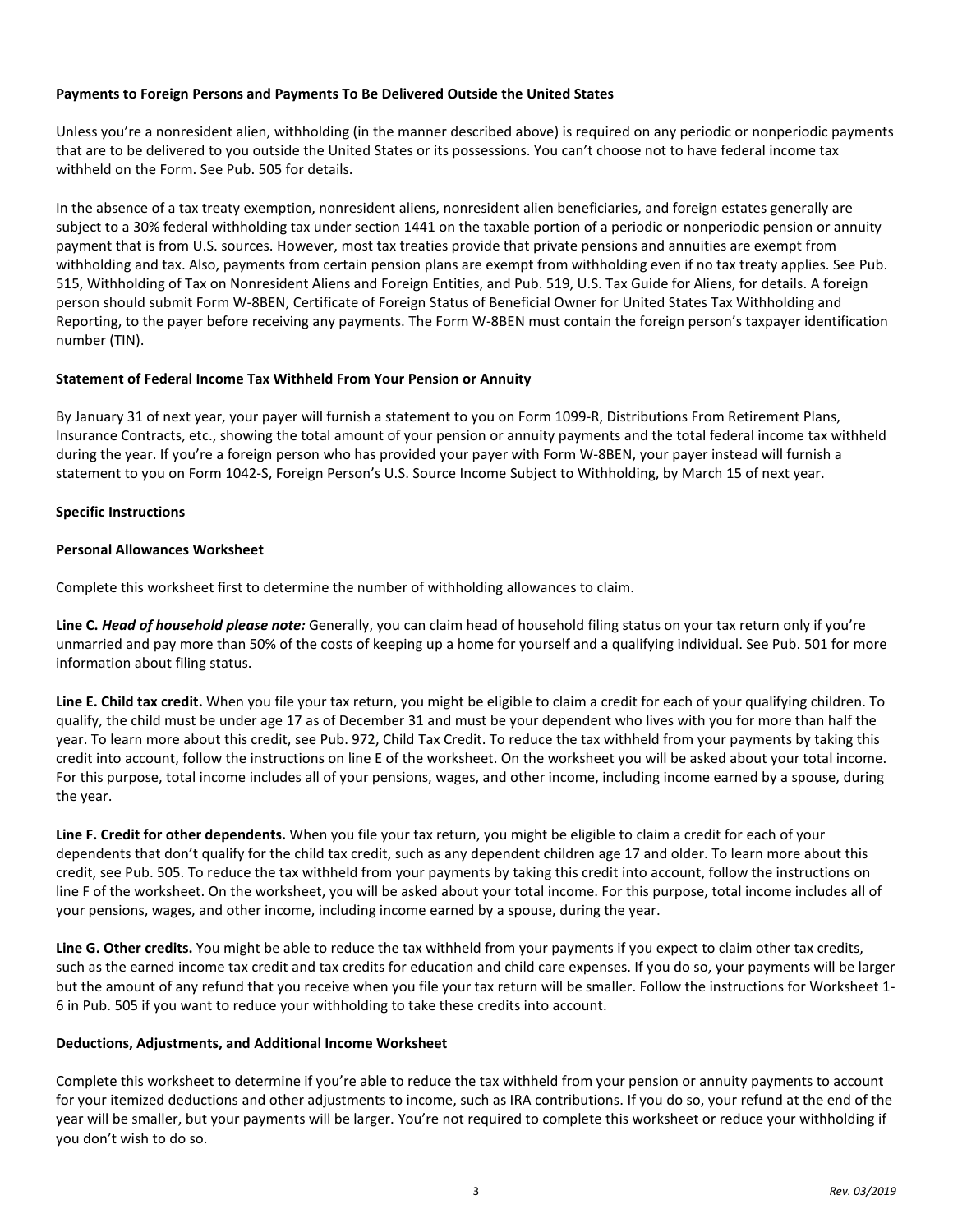You can also use this worksheet to figure out how much to increase the tax withheld from your payments if you have a large amount of other income, such as interest, dividends, or capital gains.

Another option is to take these items into account and make your withholding more accurate by using the calculator at *<www.irs.gov/W4App>*. If you use the calculator, you don't need to complete any of the worksheets for the Form.

#### **Multiple Pensions/More-Than-One-Income Worksheet**

Complete this worksheet if you receive more than one pension, if you have a pension and a job, or if you're married filing jointly and have a working spouse or a spouse who received a pension. If you don't complete this worksheet, you might have too little tax withheld. If so, you will owe tax when you file your tax return and might be subject to a penalty.

Figure the total number of allowances you're entitled to claim and any additional amount of tax to withhold on all pensions using worksheets from only one Form. Claim all allowances on the Form that you or your spouse file for the highest paying pension in your family and claim zero allowances on Forms W-4P filed for all other pensions. For example, if you receive \$60,000 from your pension per year and your spouse receives \$20,000 from a pension, you should complete the worksheets to determine what to enter on your Form, and your spouse should enter zero ("-0-") on his or her Form. See Pub. 505 for details.

Another option is to use the calculator at *<www.irs.gov/W4App>*to figure your withholding more precisely.

#### **Privacy Act and Paperwork Reduction Act Notice**

 We ask for the information on this form to carry out the Internal Revenue laws of the United States. You're required to provide this information only if you want to (a) request federal income tax withholding from periodic pension or annuity payments based on your withholding allowances and marital status; (b) request additional federal income tax withholding from your pension or annuity; (c) choose not to have federal income tax withheld, when permitted; or (d) change or revoke a previous Form W-4P. To do any of the aforementioned, you're required by sections 3405(e) and 6109 and their regulations to provide the information requested on this form. Failure to provide this information may result in inaccurate withholding on your payment(s). Providing false or fraudulent information may subject you to penalties.

Routine uses of this information include giving it to the Department of Justice for civil and criminal litigation, and to cities, states, the District of Columbia, and U.S. commonwealths and possessions for use in administering their tax laws. We may also disclose this information to other countries under a tax treaty, to federal and state agencies to enforce federal nontax criminal laws, or to federal law enforcement and intelligence agencies to combat terrorism.

 displays a valid OMB control number. Books or records relating to a form or its instructions must be retained as long as their You're not required to provide the information requested on a form that is subject to the Paperwork Reduction Act unless the form contents may become material in the administration of any Internal Revenue law. Generally, tax returns and return information are confidential, as required by section 6103.

The average time and expenses required to complete and file this form will vary depending on individual circumstances. For estimated averages, see the instructions for your income tax return.

If you have suggestions for making this form simpler, we would be happy to hear from you. See the instructions for your income tax return.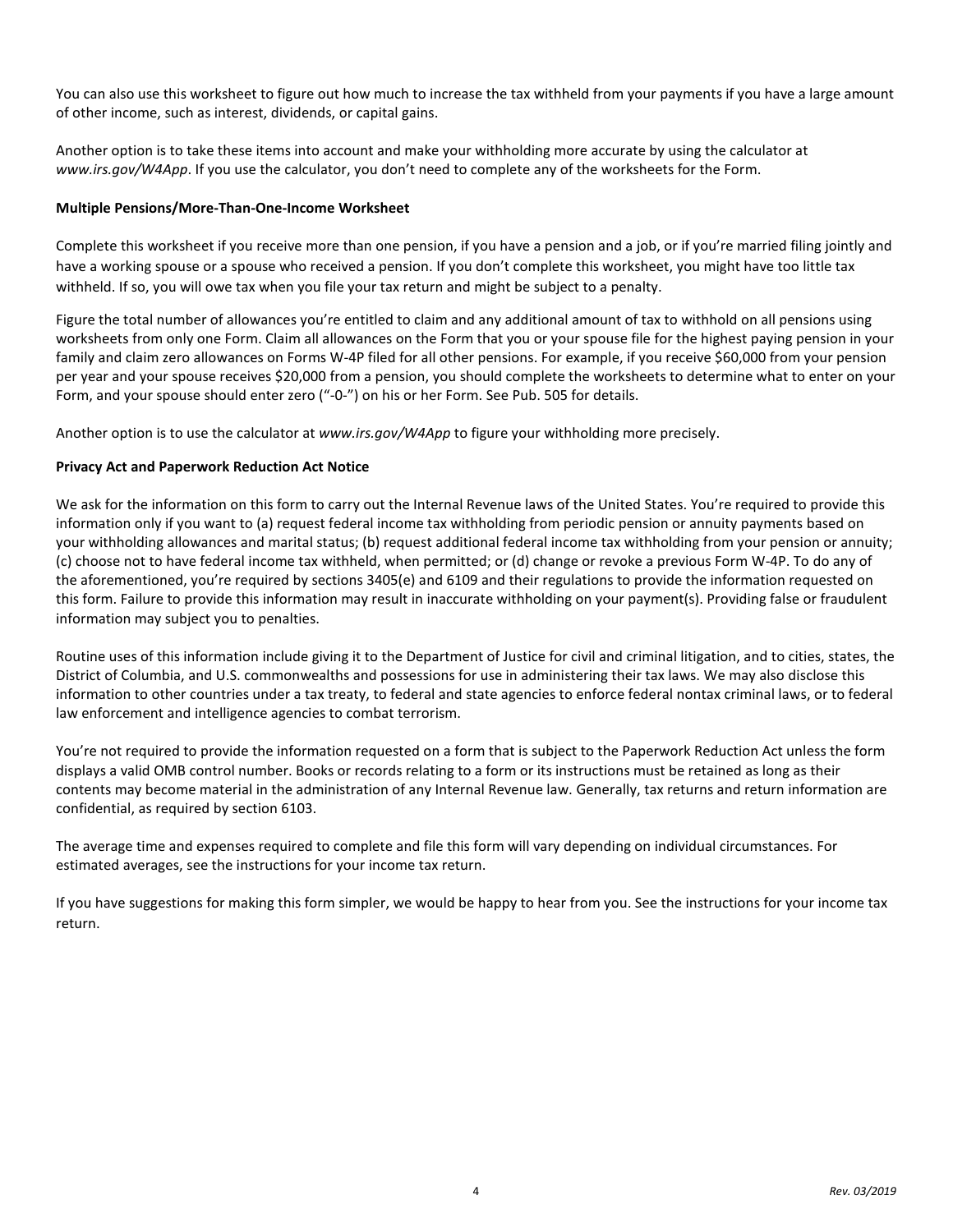| Personal Allowances Worksheet (Keep for your records.)                                                                                                                                                                                                                                                                                                                                                                                           |                                                                                                                                                                                                                                                                                                                                                                                                                                                                                                                                                                                                                                    |   |  |  |  |  |  |
|--------------------------------------------------------------------------------------------------------------------------------------------------------------------------------------------------------------------------------------------------------------------------------------------------------------------------------------------------------------------------------------------------------------------------------------------------|------------------------------------------------------------------------------------------------------------------------------------------------------------------------------------------------------------------------------------------------------------------------------------------------------------------------------------------------------------------------------------------------------------------------------------------------------------------------------------------------------------------------------------------------------------------------------------------------------------------------------------|---|--|--|--|--|--|
|                                                                                                                                                                                                                                                                                                                                                                                                                                                  |                                                                                                                                                                                                                                                                                                                                                                                                                                                                                                                                                                                                                                    |   |  |  |  |  |  |
|                                                                                                                                                                                                                                                                                                                                                                                                                                                  |                                                                                                                                                                                                                                                                                                                                                                                                                                                                                                                                                                                                                                    |   |  |  |  |  |  |
|                                                                                                                                                                                                                                                                                                                                                                                                                                                  |                                                                                                                                                                                                                                                                                                                                                                                                                                                                                                                                                                                                                                    | C |  |  |  |  |  |
|                                                                                                                                                                                                                                                                                                                                                                                                                                                  | • You're single, or married filing separately, and have only one pension; or<br>. You're married filing jointly, have only one pension, and your spouse has no<br>income subject to withholding; or<br><b>D</b> Enter " $1$ " if:<br>• Your income from a second pension or a job or your spouse's pension or wages<br>(or the total of all) are \$1,500 or less.                                                                                                                                                                                                                                                                  |   |  |  |  |  |  |
|                                                                                                                                                                                                                                                                                                                                                                                                                                                  | E Child tax credit. See Pub. 972, child Tax Credit, for more information.<br>• If your total income will be less than \$69,801 (\$101,401 if married filing jointly), enter "4" for each eligible child.<br>• If your total income will be from \$69,801 to \$175,550 (\$101,401 to \$339,000 if married filing jointly), enter "2" for each<br>eligible child.<br>• If your total income will be from \$175,551 to \$200,000 (\$339,001 to \$400,000 if married filing jointly), enter "1" for<br>each eligible child.<br>• If your total income will be higher than \$200,000 (\$400,000 if married filing jointly), enter "-0-" | Е |  |  |  |  |  |
| F Credit for other dependents.<br>• If your total income will be less than \$69,801 (\$101,401 if married filing jointly), enter "1" for each eligible dependent.<br>• If your total income will be from \$69,801 to \$175,550 (\$101,401 to \$339,000 if married filing jointly), enter "1" for every<br>two dependents (for example, "-0-" for one dependent, "1" if you have two or three dependents, and "2" if you have four<br>dependents. |                                                                                                                                                                                                                                                                                                                                                                                                                                                                                                                                                                                                                                    |   |  |  |  |  |  |
|                                                                                                                                                                                                                                                                                                                                                                                                                                                  | • If your total income will be higher than \$175,550 (\$339,000 if married filing jointly), enter "-0-"                                                                                                                                                                                                                                                                                                                                                                                                                                                                                                                            |   |  |  |  |  |  |
|                                                                                                                                                                                                                                                                                                                                                                                                                                                  | G Other credits. If you have other credits, see Worksheet 1-6 of Pub. 505 and enter the amount from that<br>worksheet here<br>$\frac{1}{2}$ . The contract of the contract of the contract of the contract of the contract of the contract of the contract of the contract of the contract of the contract of the contract of the contract of the contract of t                                                                                                                                                                                                                                                                    |   |  |  |  |  |  |
|                                                                                                                                                                                                                                                                                                                                                                                                                                                  | <b>H</b> Add lines A through G and enter the total here reading the service of the service of the service of the service of the service of the service of the service of the service of the service of the service of the service o                                                                                                                                                                                                                                                                                                                                                                                                |   |  |  |  |  |  |
|                                                                                                                                                                                                                                                                                                                                                                                                                                                  | If you plan to itemize or claim adjustments to income and want to reduce your withholding, or if<br>For accuracy,<br>you have a large amount of other income and want to increase your withholding, see the Deductions,<br>complete all<br>Adjustments, and Additional Income Worksheet, later.                                                                                                                                                                                                                                                                                                                                    |   |  |  |  |  |  |
|                                                                                                                                                                                                                                                                                                                                                                                                                                                  | worksheets that<br>If you have more than one source of income subject to withholding or are married filing jointly<br>and you and your spouse both have income subject to withholding and your combined income from<br>apply.<br>all sources exceeds \$52,000 (\$24,000 if married filing jointly), see the Multiple Pensions/More-Than-<br>One-Income Worksheet on page 5 to avoid having too little tax withheld.<br>If neither of the above situations applies, stop here and enter the number from line H as the<br>number of allowances on the Form.                                                                          |   |  |  |  |  |  |